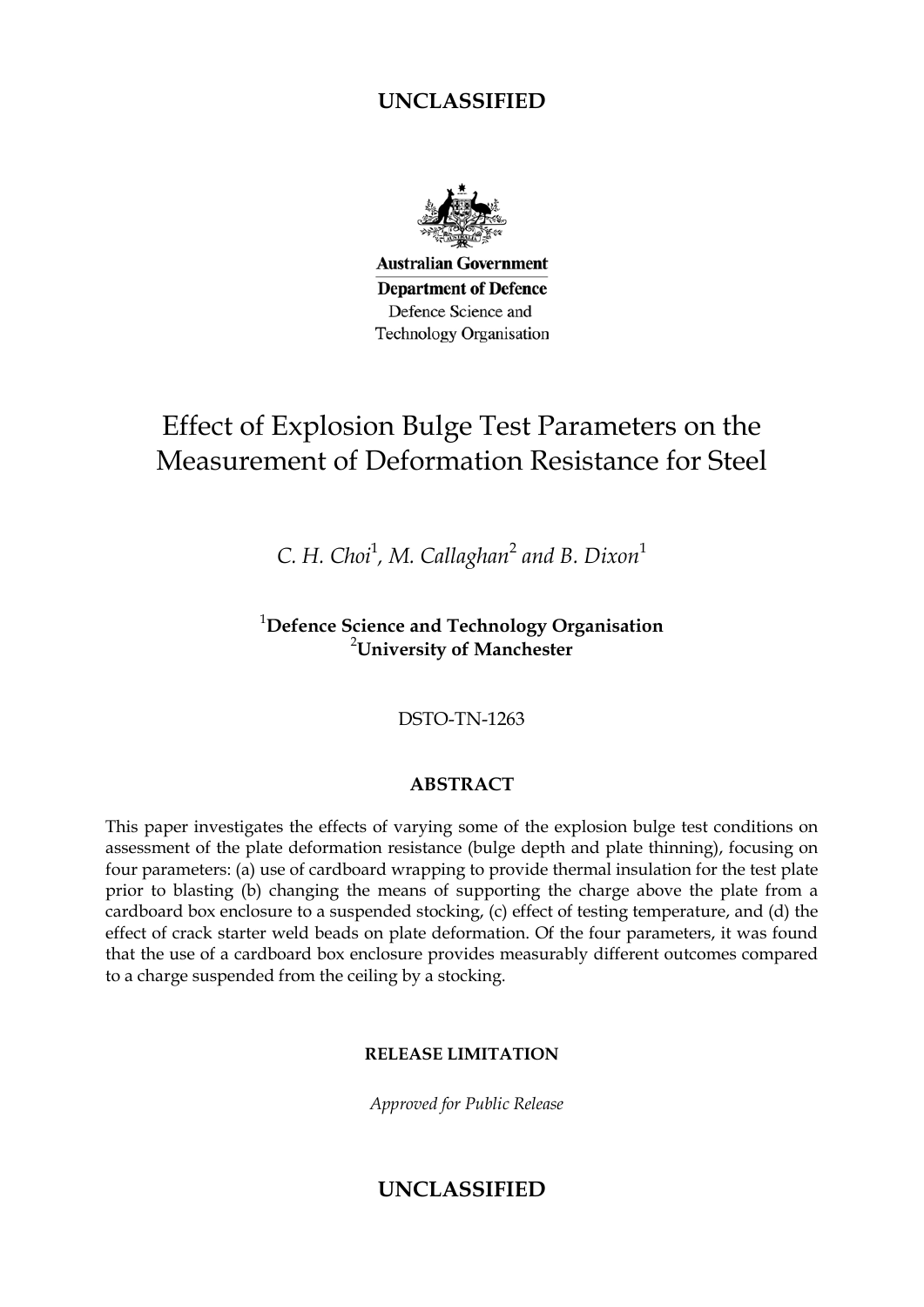*Published by* 

*Land Division DSTO Defence Science and Technology Organisation 506 Lorimer St Fishermans Bend, Victoria 3207 Australia*

*Telephone: 1300 333 362 Fax: (03) 9626 7999*

*© Commonwealth of Australia 2014 AR-015-857 February 2014*

### **APPROVED FOR PUBLIC RELEASE**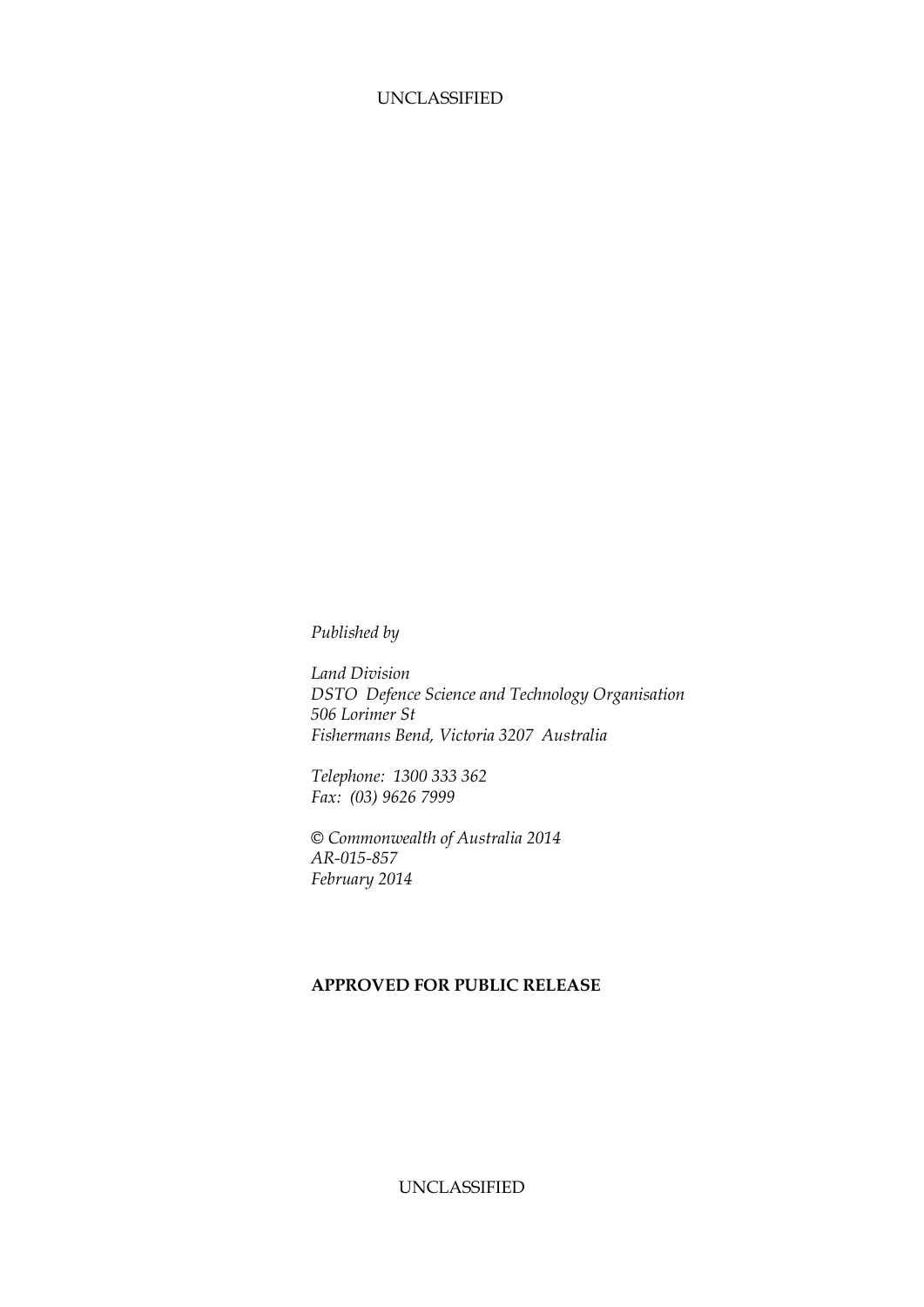# Effect of Explosion Bulge Test Parameters on the Measurement of Deformation Resistance for Steel

# Executive Summary

The Explosion Bulge Test has been used for over 60 years as a standard test for the assessment of steel toughness and deformation resistance under blast loading conditions [1-3]. However, details of the test conditions vary considerably from one country to the other. For example, the Australian test is almost identical to that used in the USA, while in the UK and Germany the test is conducted under water and hence test conditions are substantially different.

This paper investigates the effects of varying some of the test conditions and assessing the ultimate test outcomes, focusing on four parameters: (a) use of cardboard wrapping to provide thermal insulation for the test plate prior to blasting; (b) changing the means of supporting the charge above the plate from a cardboard box enclosure to a charge held in a stocking and suspended from the ceiling; (c) effect of temperature; and (d) the effect of crack starter beads on plate deformation.

Of the four parameters evaluated in this study, it was found that replacement of the cardboard box enclosure with a charge suspended over the test plate may produce differing bulge depth results. The other parameters have no measurable influence. It is concluded that use of the cardboard box enclosure for supporting a charge of the Explosive Bulge Test should not be varied.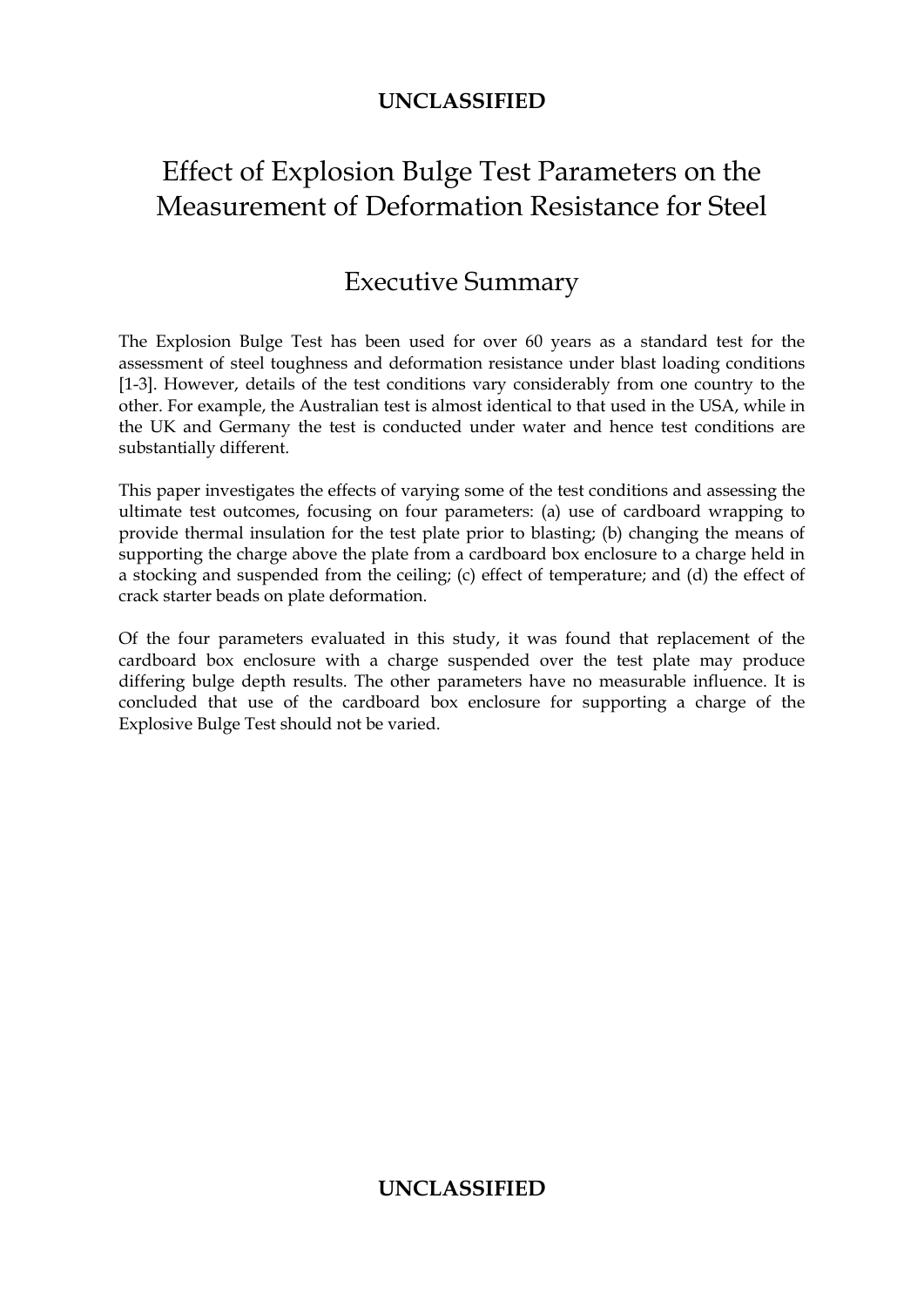*This page is intentionally blank*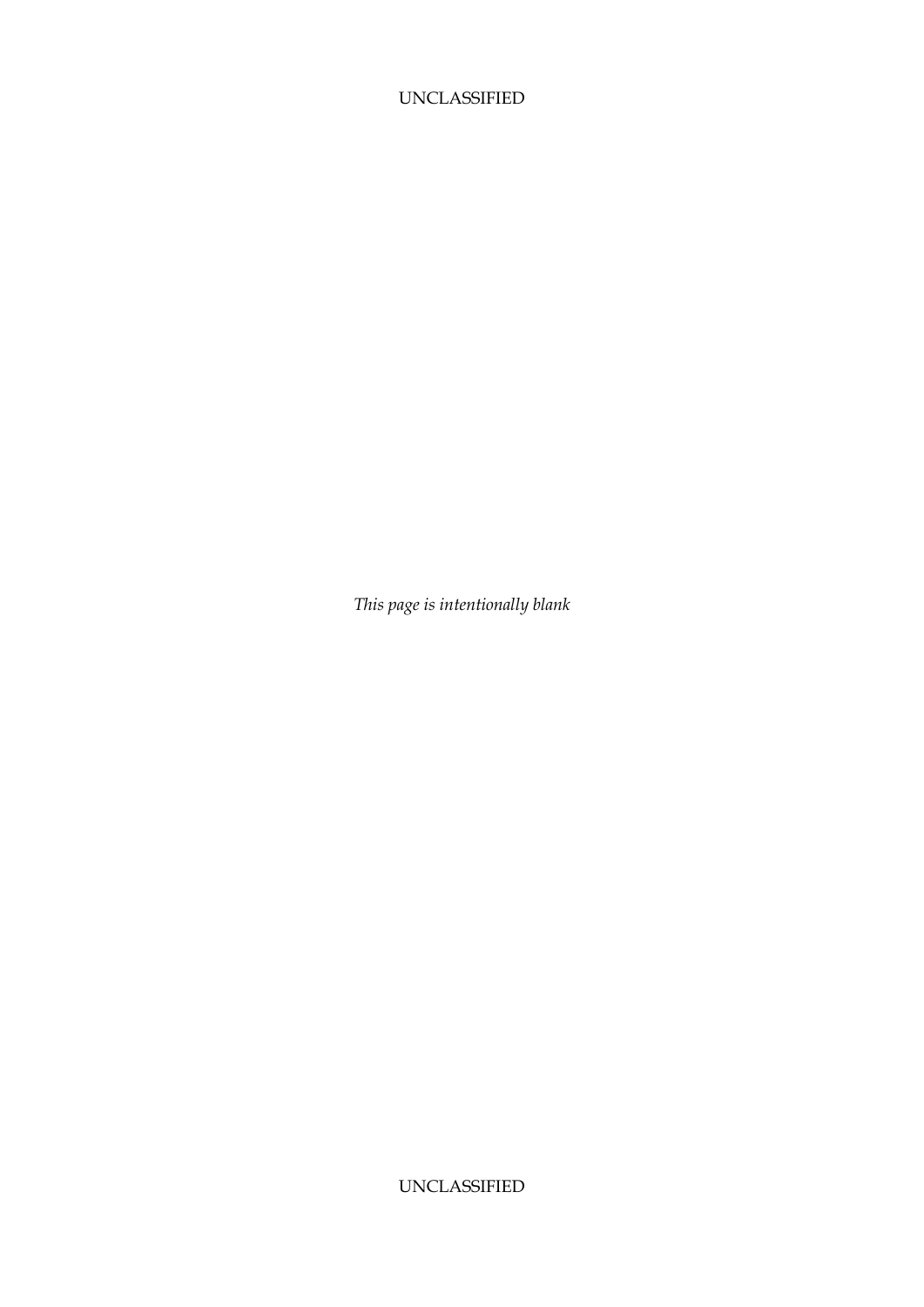# Authors

## **Chang-Ho Choi**

Defence Science and Technology Organisation

Chang-Ho Choi obtained a Master's degree in Materials Science at the University of Oregon and undertook PhD study at the University of Illinois and later at the University of New South Wales, where he received a PhD with a thesis on superconductors. He has been employed as a materials scientist at DSTO Maritime Platforms Division since 1998. During the period 1998 to 2006, he worked with the metallurgy section. From 2006 to 2009, he worked in the biology section and from 2009 onward, in the Armour Mechanics and Vehicle Survivability group of Land Division.

## **Mark Callaghan**

The University of Manchester

\_\_\_\_\_\_\_\_\_\_\_\_\_\_\_\_\_\_\_ \_\_\_\_\_\_\_\_\_\_\_\_\_\_\_\_\_\_\_\_\_\_\_\_\_\_\_\_\_\_\_\_\_\_\_\_\_\_\_\_\_\_\_\_\_\_\_\_

\_\_\_\_\_\_\_\_\_\_\_\_\_\_\_\_\_\_ \_\_\_\_\_\_\_\_\_\_\_\_\_\_\_\_\_\_\_\_\_\_\_\_\_\_\_\_\_\_\_\_\_\_\_\_\_\_\_\_\_\_\_\_\_\_\_\_

Mark Callaghan undertook his PhD at ANSTO, researching high temperature fatigue behaviour and modelling of ferritic pressure vessel steel, for which he was awarded the degree at the University of Technology, Sydney in 2009. He joined the University of Wollongong in 2008 as a Research Fellow, where he undertook research into armour and high strength steels subjected to static and dynamic loadings, weldability and welding metallurgy of these materials as a function of welding processes and simulations. In 2012, Mark was appointed as Research Associate at The University of Manchester, researching thick-walled corrosion resistant materials for high-temperature high-pressure service.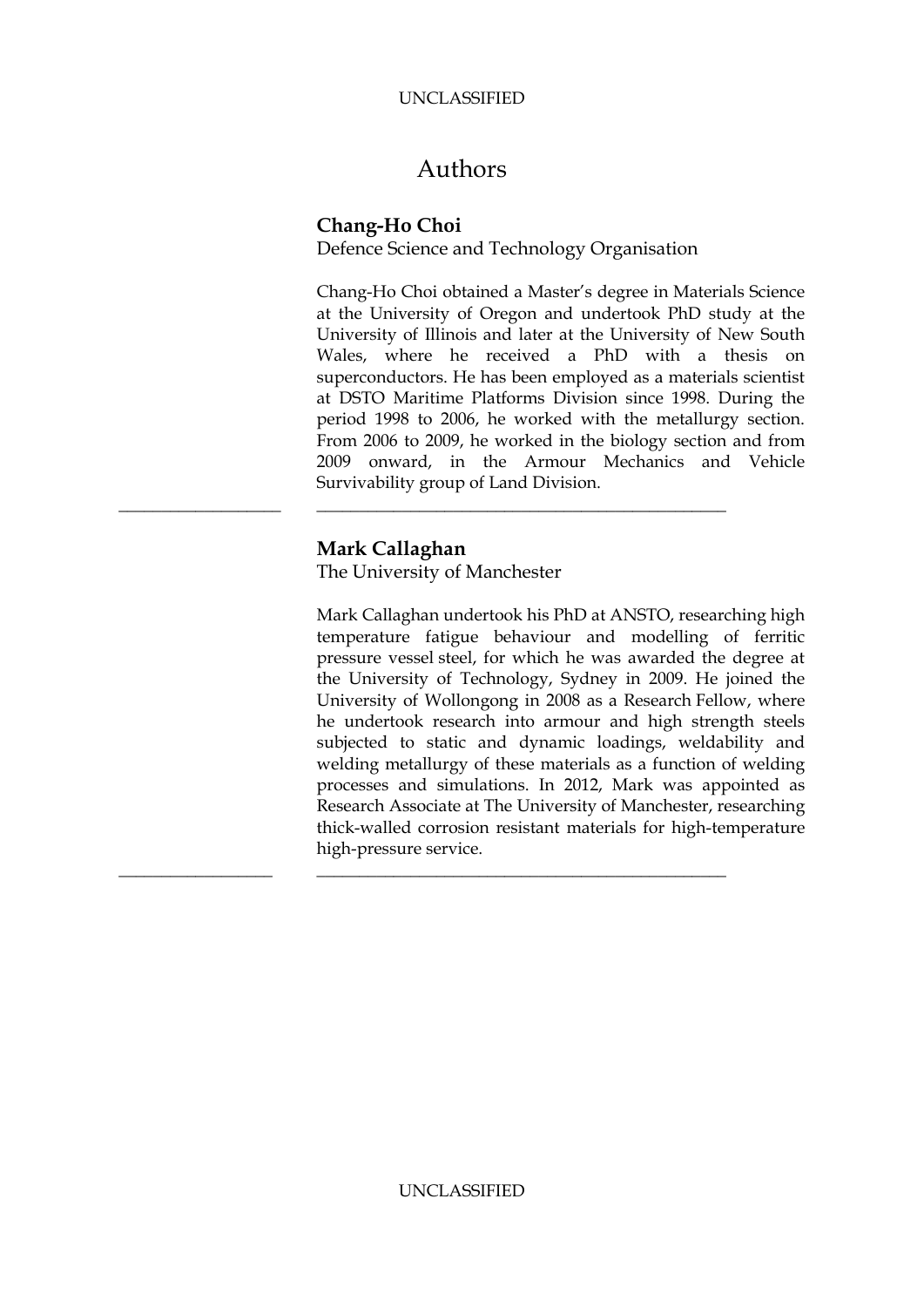\_\_\_\_\_\_\_\_\_\_\_\_\_\_\_\_\_\_\_\_ \_\_\_\_\_\_\_\_\_\_\_\_\_\_\_\_\_\_\_\_\_\_\_\_\_\_\_\_\_\_\_\_\_\_\_\_\_\_\_\_\_\_\_\_\_\_\_\_

# **Brian Dixon**

Defence Science and Technology Organisation

Brian Dixon is a metallurgy scientist in the Maritime Platforms Division of Defence Science and Technology Organisation. He has been employed at DSTO since 1978, undertaking experimental development and fundamental studies into weld metal solidification cracking in steels and stainless steels. He has also undertaken extensive work on improving the weld zone toughness of high strength steels. During 1989 and 1990 Brian worked at Kockums Laboratory in Sweden as part of DSTO's contribution to the submarine project. Since 2001, Brian has worked in a number of developmental positions, including Director, Program Office (Maritime), STCC for M1 and M6 and S&T Adviser for JP 2048. He is currently head of the Armour Mechanics and Vehicle Survivability Group.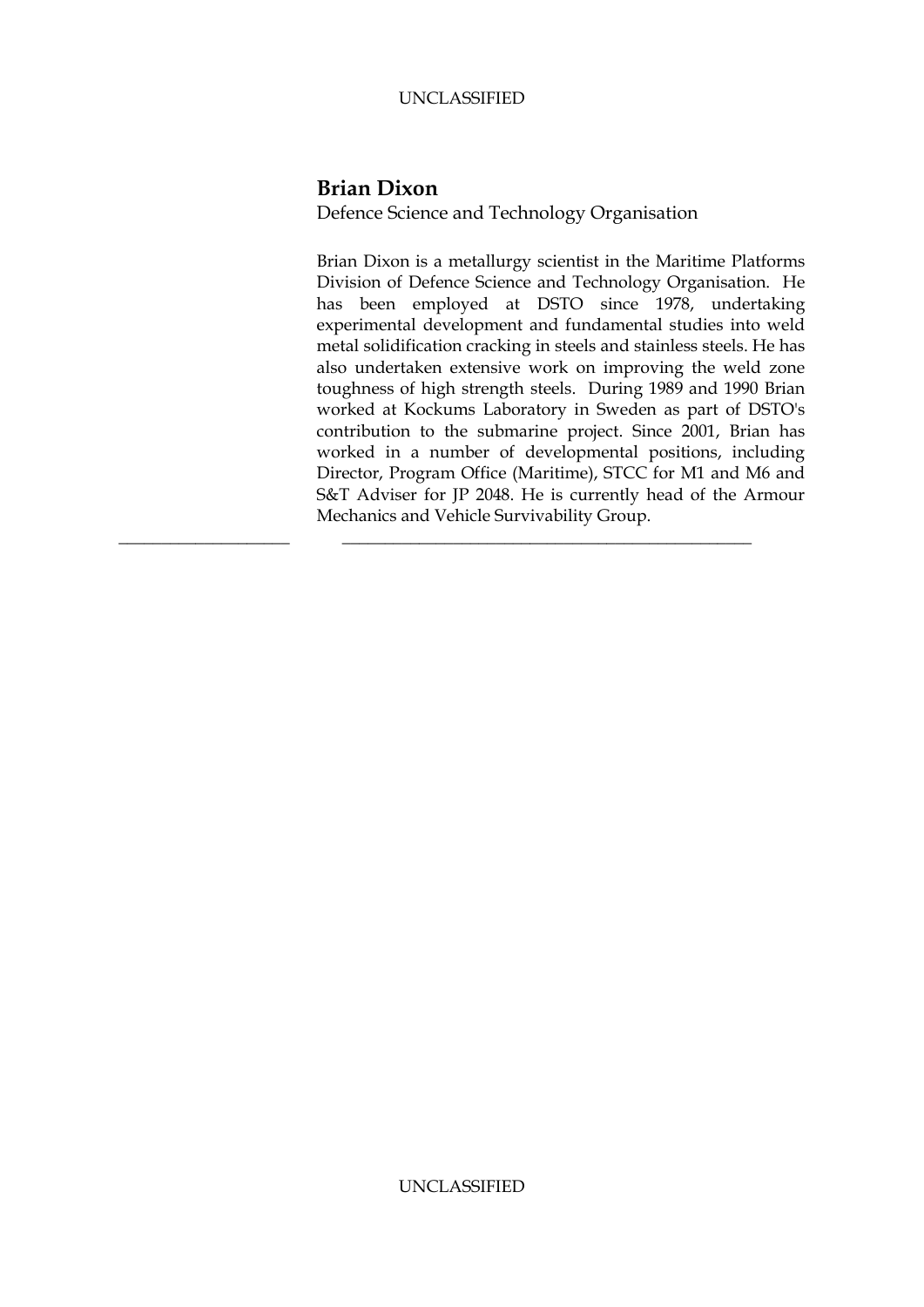# Contents

## **NOMENCLATURE**

| $2^{\circ}$ | 2.1<br>$2.2^{\circ}$                  |
|-------------|---------------------------------------|
|             | 3.1<br>3.2<br>3.3 <sub>1</sub><br>3.4 |
|             |                                       |
|             |                                       |
|             |                                       |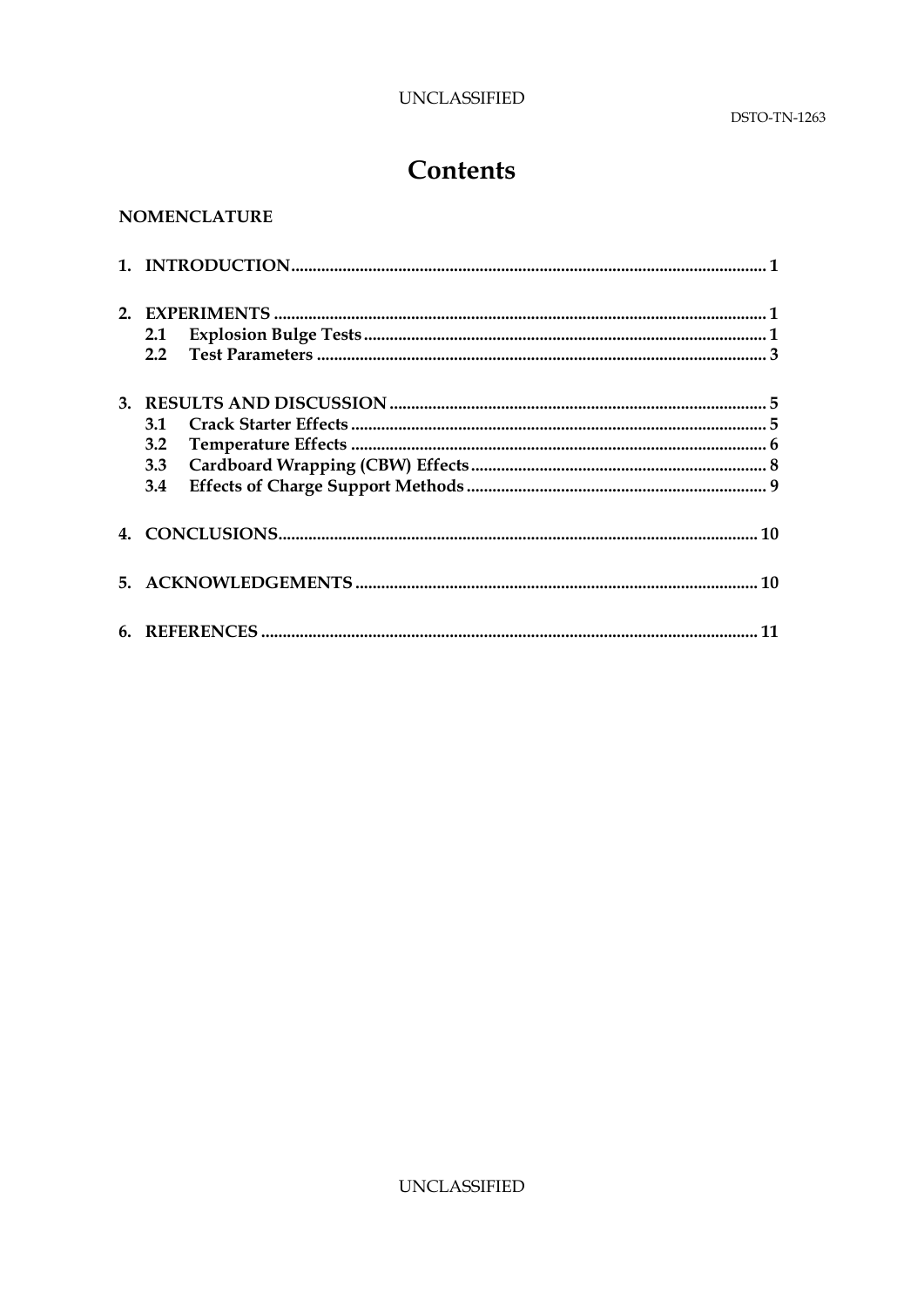# **Nomenclature**

| AMT        | Ambient temperature                                                      |
|------------|--------------------------------------------------------------------------|
| <b>EBT</b> | <b>Explosion Bulge Test</b>                                              |
| <b>BD</b>  | Bulge depth                                                              |
| <b>CBW</b> | Cardboard wrap as insulation to maintain required plate test temperature |
| <b>CBE</b> | Cardboard box enclosure for 320 mm distance between plate and charge     |
| <b>CCD</b> | Charge cylinder diameter                                                 |
| <b>CW</b>  | Crack starter                                                            |
| <b>NCW</b> | No crack starter weld bead                                               |
|            |                                                                          |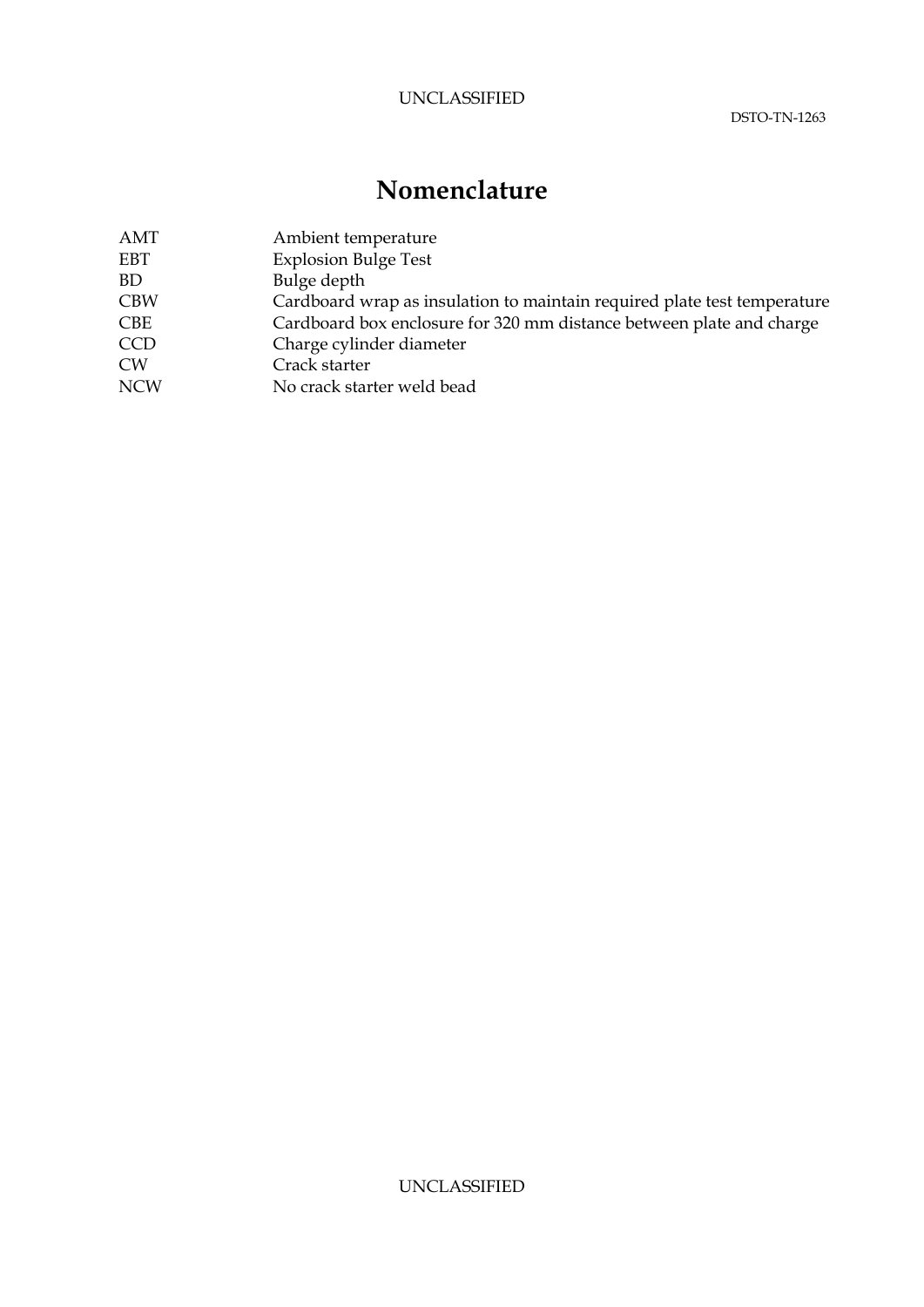# **1. Introduction**

Faced with a broad range of conventional and home-made weapons, modern armoured vehicles and associated equipment need effective armour protection. For steel armour, the mechanical properties that are most influential in protective performance are hardness, strength, ductility, and toughness (see [4-12]). A second consideration is the weight, which influences performance and manoeuvrability, operating costs and maintenance requirements of up-armoured vehicles. The armour industries have identified a number of candidate materials to protect and reduce the weight of armour vehicles [13-18]. These candidate materials require qualification, in terms of metallurgical and structural integrity analyses, as well as ballistic and blast performance before informed decisions can be made for potential utilisation of these materials into armoured vehicles.

The Explosive Bulge Test (EBT) has been used for a number of years to characterize the toughness, deformation resistance and dynamic plasticity of structural and armour materials subjected to rapid loading under the blast regime. DSTO has undertaken a number of explosive bulge tests to characterize and analyse candidate amour materials, as reported in [4]. Following [4], a number of test parameters were identified that may influence test results. These include: test temperature; use of cardboard wrapping to maintain plate temperature; use of a crack starter weld bead to evaluate deformation resistance of the steel plate; and two methods to suspend the explosive charge at a height above the flyer plate.

Some of these parameters directly influence the time and costs required when undertaking the EBT and may have implications for safety when conducting the test. The purpose of this investigation was to assess the effects of these parameters on the material performance when subjected to explosive blast loading. It is essential that the effects of these parameters be well understood and hence characterized, before considering any possible changes to the EBT procedure in order to ensure that new results are directly comparable with those results previously determined in past studies.

# **2. Experiments**

## **2.1 Explosion Bulge Tests**

In this investigation, the EBT was carried out at ambient (AMT) temperature and -18 °C. Deformation resistance of the plate was measured in terms of both bulge depth and thinning at the plate centre.

A series of EBTs were performed on Grade 350 mild steel plate possessing thicknesses of 3 to 10 mm using a charge weight (PE4 high explosive) of 0.46 kg. The charge shape was cylindrical, with diameters of 100 mm and 160 mm.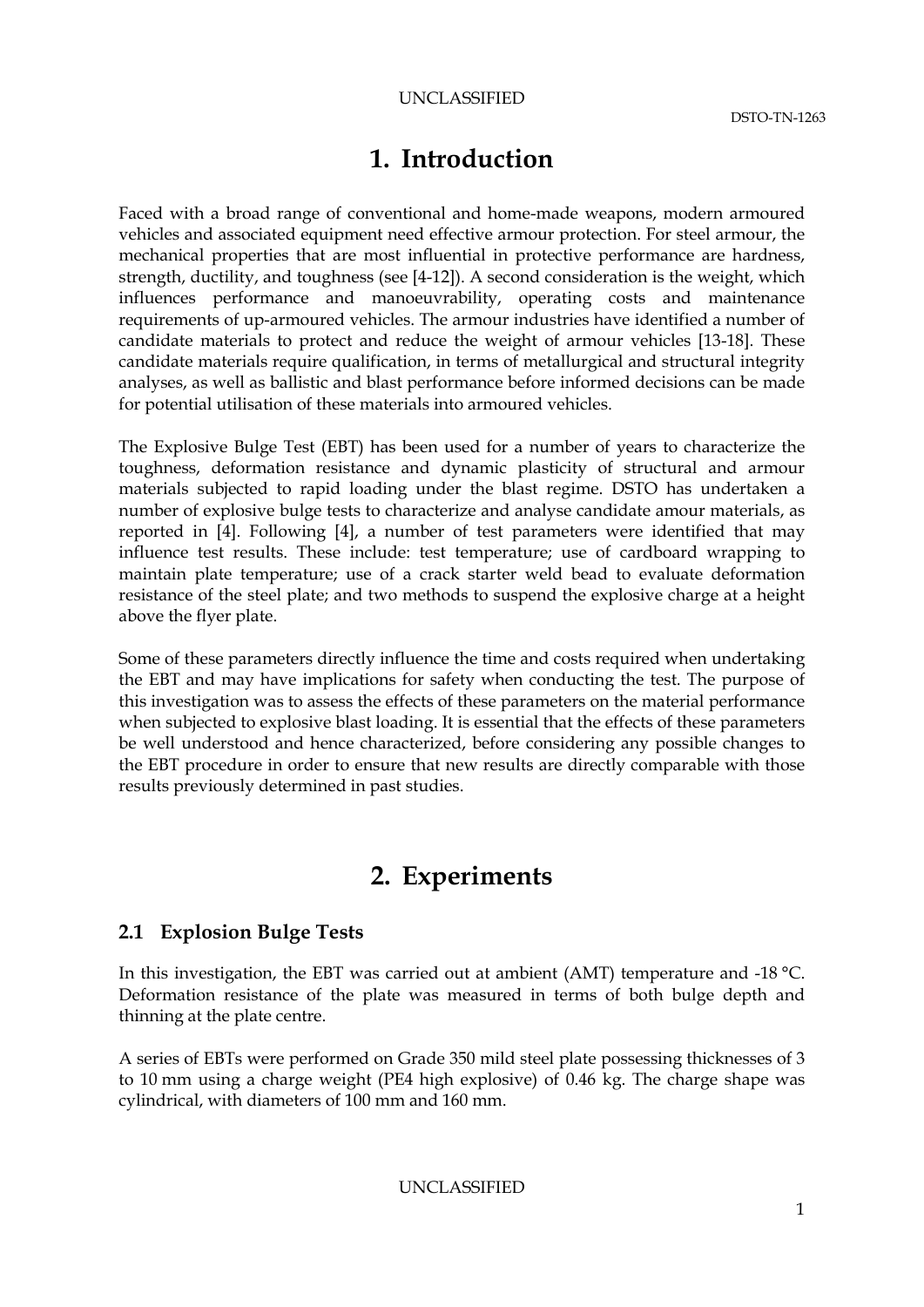#### DSTO-TN-1263

Before testing, each test plate was plasma-cut to dimensions of 760 mm x 760 mm to match the dimensions of the die block. Plates for EBT were prepared with a crack starter weld beads, 50 mm long and 10 mm wide, oriented along the plate rolling direction (Figure 1). These weld beads are composed of hard facing material that is inherently brittle and, under blast loading, act as a crack starter to force the initiation of brittle cracking in the weld zone and subsequently into the parent plate. Resistance to cracking is related to the toughness of the plate material.

The plate was clamped with a bolted shackle in order to avoid the blasted plates impacting the ceiling of the blast chamber. To enable clamping, holes were drilled in two opposing corners of each plate. For the plates to be tested at -18 °C (the standard test temperature for the EBT), a type 'k' thermocouple was spot-welded to the topside of the plate to ensure correct temperatures were achieved prior to testing. The plates were conditioned at approximately -40 ºC and left to equilibrate overnight before testing. The thermocouple was then connected to a NI 9213 Module with 16 channels and 24 Bit thermocouple inputs from National Instruments (NI). The NI module was then connected to the NI cDAQ 9172 chassis, which was in turn connected to a notebook computer by a USB port. A schematic of the test plate is shown in Figure 1, identifying the location of the crack starter weld beads, blast chamber, thermocouple and clamp positions.



*Figure 1: (a) weld bead on the centre of the plate (arrowed) (b) view of the blast chamber, (c) thermocouple position on the edge of the test plate and (d) the schematic sketch.*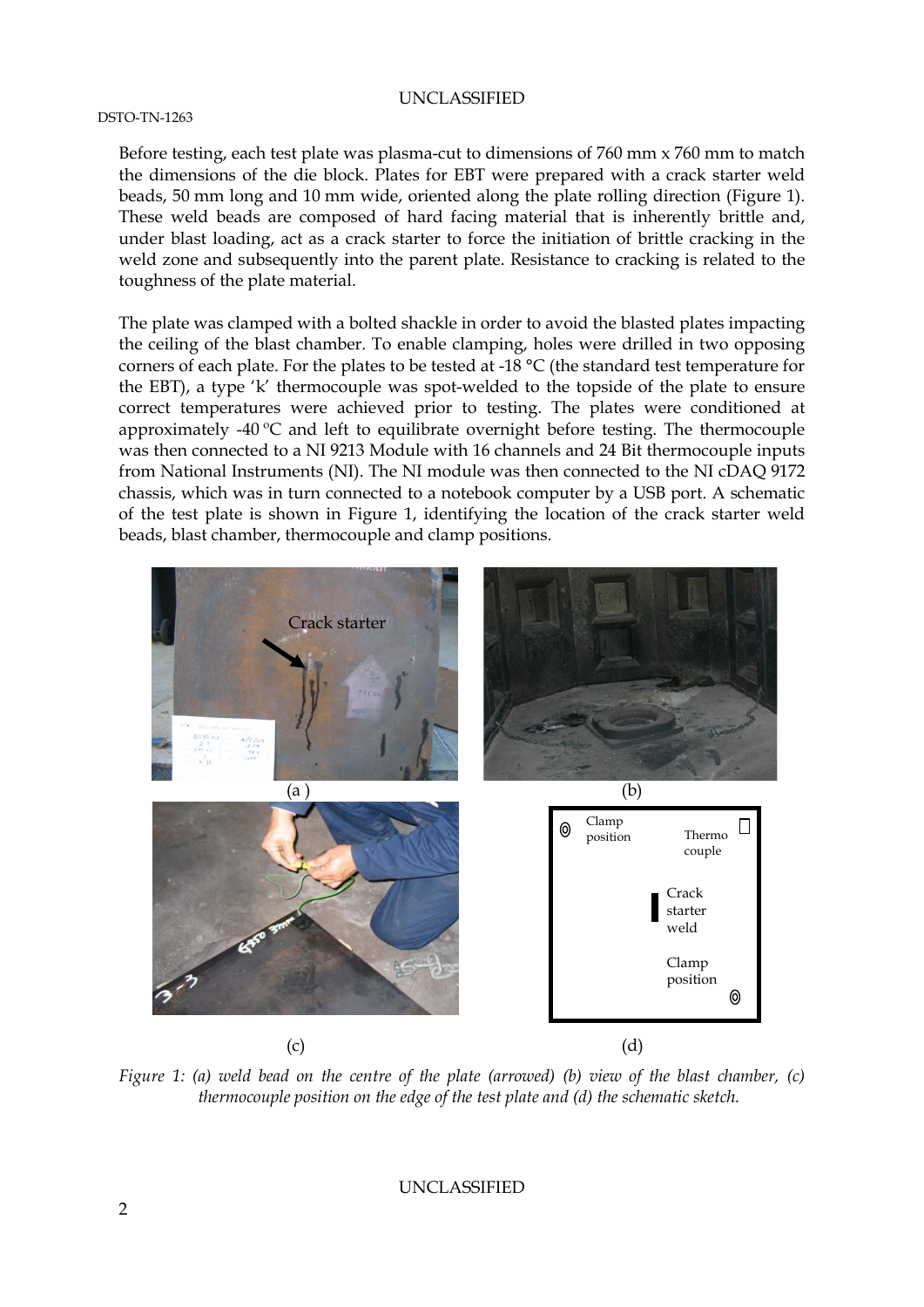The plate thinning was measured as shown in [Figure 2\(](#page-10-0)a) at 6 points. Thickness was measured at two points on the edge of the plate (A) and four points in the centre (B) where deformation was greatest. The bulge depth was measured from the flat surface of the plate to the maximum bulge of the plate after a blast [\(Figure 2b](#page-10-0)). The percentage thinning was estimated by the formula ((average A-average B)/average A). The average error tolerance of the bulge depth measurement was maximum  $\pm$  8.3%. The error tolerance of the measurement was max 8%.



<span id="page-10-0"></span>*Figure 2: (a) Schematic diagram of the 6 point system of measurement for plate thinning percentage measurement system. The position of the crack starter weld bead is also shown; (b) schematic bulge depth measurement. The bulge depth measurement is measured along the yellow line from the green line to the point of maximum bulge height.*

## **2.2 Test Parameters**

Test parameters in this program of work are summarized below:

### **Cardboard insulation**

In the recent tests, some of the target plates were wrapped with cardboard for insulation during transport from the temperature-conditioning chamber to the blast chamber. The testing was then undertaken with the cardboard in place. This differs from previous practice where plates were not covered during testing. In the current tests, the bulge depth and thinning of the test plates with and without cardboard wrapping (CBW) were measured to see if this parameter is significant in the material blast resistance.

## **Replacement of cardboard box with suspended charge**

[Figure 3a](#page-11-0) shows the test setup in which the die block is covered with a cardboard box enclosure (CBE) to maintain a 320 mm standoff from the bottom of explosive charge to the top of the target plate. In the tests reported here, an alternate setup was used in which the charge was suspended from the chamber ceiling as shown in [Figure 3b](#page-11-0).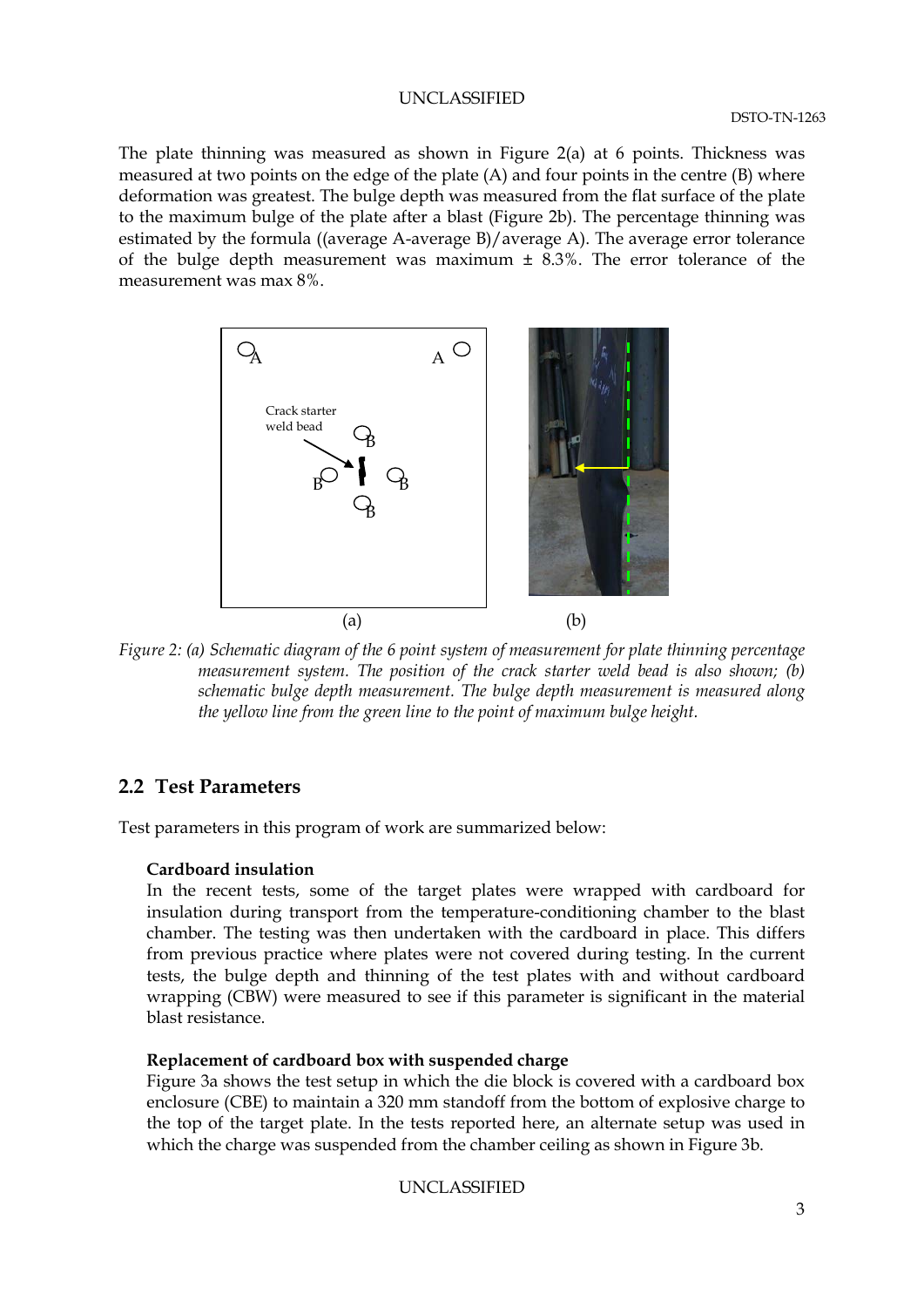#### DSTO-TN-1263



<span id="page-11-0"></span>*Figure 3: Standard test setup (a) a structural design with charge supported over the test plate by a cardboard box enclosure and (b) another means of supporting the charge above the plate by a suspended stocking which is held from the ceiling of the 3.5 m × 5 m ×3 m blast chamber by a string.*

### **Crack starter**

The crack starter is introduced in the form of a weld beads run on the bottom surface of the plate to be tested and it was oriented along the rolling direction of the plate to promote the initial cracking. All the plates were supported by cardboard wrapping and cardboard box enclosure. The plate temperature equilibrated at approximately -18 ºC and this temperature condition was applied to all plates before testing. Only tests performed with 0.46 kg charge weight and Grade 350 mild steel were considered.

#### **Temperature effects**

In the current work, the purpose of temperature effects is to qualify the steel for performance under blast loading in terms of plate thickness reduction and bulge depth. However, in traditional explosion bulge testing, it is normal to test at -18 °C in order to determine low temperature ductility of the steel. The metallurgical and mechanical properties of the material may change from ductile to brittle (lower toughness) at low temperatures. A number of tests have been performed at ambient temperature in this investigation, in order to assess the temperature effect on bulge depth. All the plates tested to determine temperature effects were inside cardboard wrapping and cardboard box enclosure.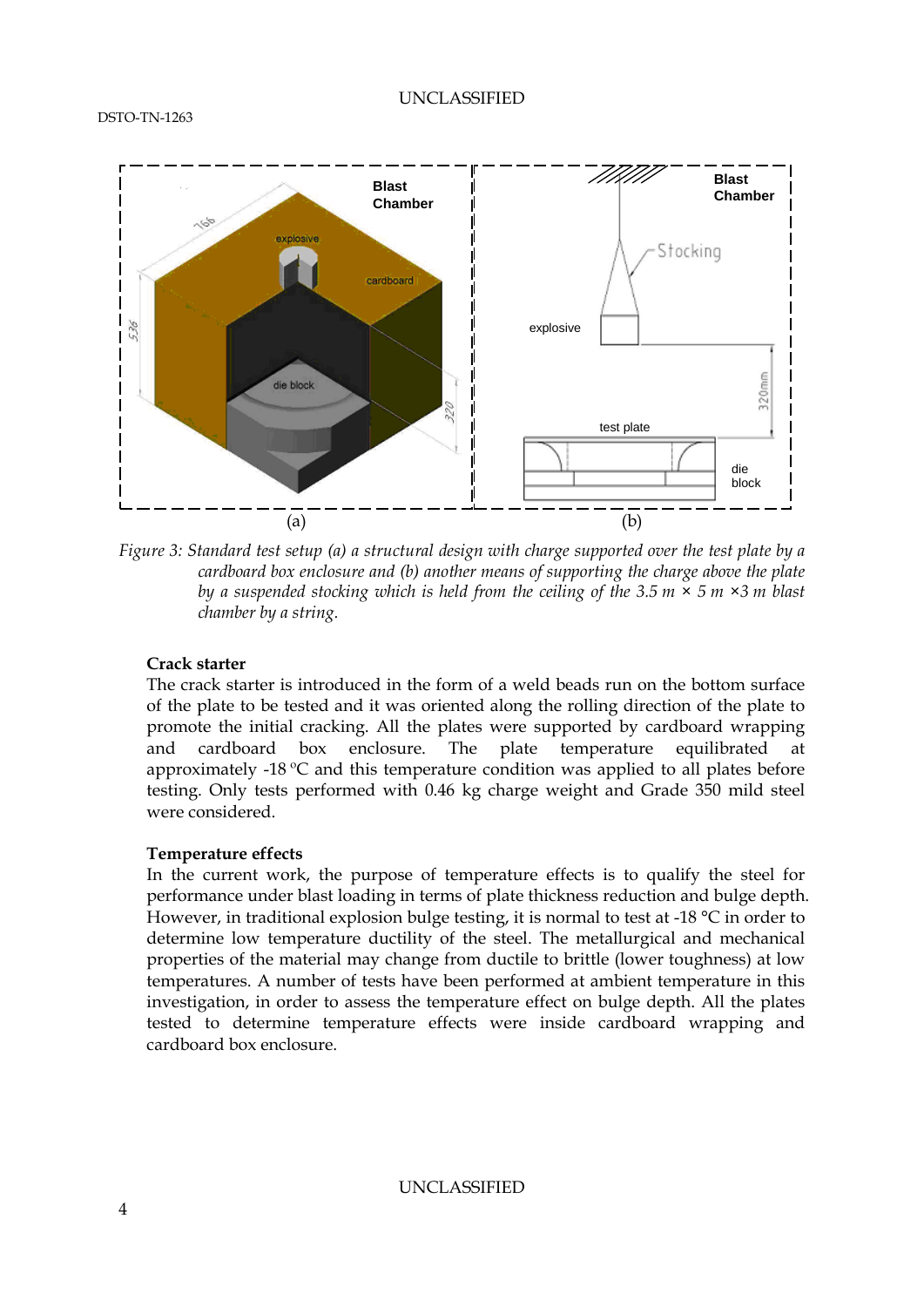# **3. Results and Discussion**

This section reports on the experimental results and provides analyses of the EBT conducted on 350 grade mild steel plate material as a function of the four test parameters described in Section 2, as well as detailing the effects of these parameters on bulge depth.

# **3.1 Crack Starter Effects**

[Table 1](#page-12-0) shows a section of the test data relevant to investigating the effect of the crack starter weld beads.

| ID             | <b>Thickness</b><br>(mm) | <b>BD</b><br>(mm) | <b>Thinning</b><br>(%) | Temp<br>(°C) | <b>Crack</b><br><b>Starter</b> | <b>CBW</b> | <b>CBE</b> |
|----------------|--------------------------|-------------------|------------------------|--------------|--------------------------------|------------|------------|
| A1             | 3.03                     | 123               | 6.85                   | $-18$        | Yes                            | yes        | yes        |
| A2             | 3.26                     | 120               | 9.7                    | $-18$        | No                             | yes        | yes        |
| A <sub>3</sub> | 4.16                     | 75                | 1.25                   | $-17.5$      | <b>Yes</b>                     | yes        | yes        |
| A4             | 4.88                     | 58                | 2.85                   | $-18$        | No                             | yes        | yes        |
| A5             | 5.27                     | 55.5              | 4.17                   | $-18$        | Yes                            | yes        | yes        |
| A <sub>6</sub> | 6.53                     | 43                | 3.99                   | $-18$        | No                             | yes        | yes        |
| A7             | 8.01                     | 40                | 1.83                   | $-18$        | No                             | yes        | yes        |

<span id="page-12-0"></span>*Table 1: The test data used to evaluate the effect of a crack starter weld beads.*

The effect of crack starter weld beads on plate bulge depth for 350 grade mild steel is plotted in [Figure 4.](#page-13-0) The blue and pink marks indicate the experiments with and without crack starter weld beads, respectively. As observed in [Figure 4,](#page-13-0) there does not appear to be any significant difference between bulge depths with and without crack starter weld beads.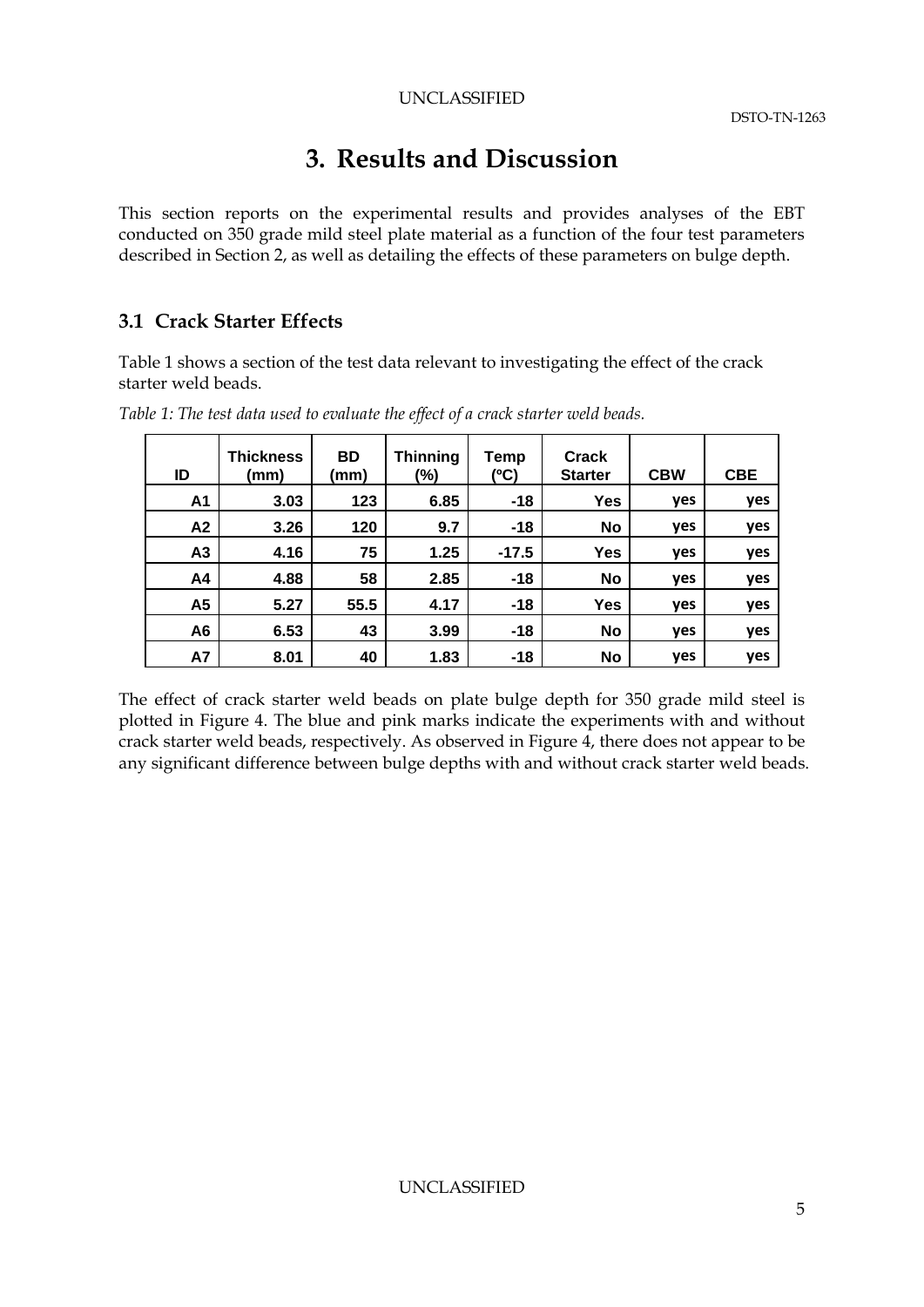

<span id="page-13-0"></span>*Figure 4: Bulge depth with and without crack starter weld beads for Grade 350 mild steel with 0.46 kg cylindrical charge weight and 100 mm cylinder charge diameter at AMT.* 

## **3.2 Temperature Effects**

[Table 2](#page-14-0) shows the effect of plate temperature on bulge depth. Furthermore, [Figure 5](#page-14-1) shows the results of tests with bulge depth against plate thickness at two different charge diameters and two different temperatures. The dark blue and pink markers indicate the bulge depths at ambient temperature and at -18 °C, respectively, with 160 mm cylindrical charge diameter (CCD). The yellow and light blue markers are at ambient temperature and -18 ºC, respectively, with 100 mm CCD. As shown in Figure 5, temperature has no significant influence on bulge depth. However, charge diameter can have a significant effect with larger diameter charges producing a significantly greater bulge depth. This is the subject of a separate report.

Therefore, it has been shown in this study that temperature effects on bulge depth for this material are negligible and thus it could be considered that for future EBT, ambient temperature for bulge depth measurement may be used. However, it will remain necessary to conduct explosion bulge testing at -18°C for new candidate armour steels in order to ensure the steel has adequate toughness at service temperatures [19].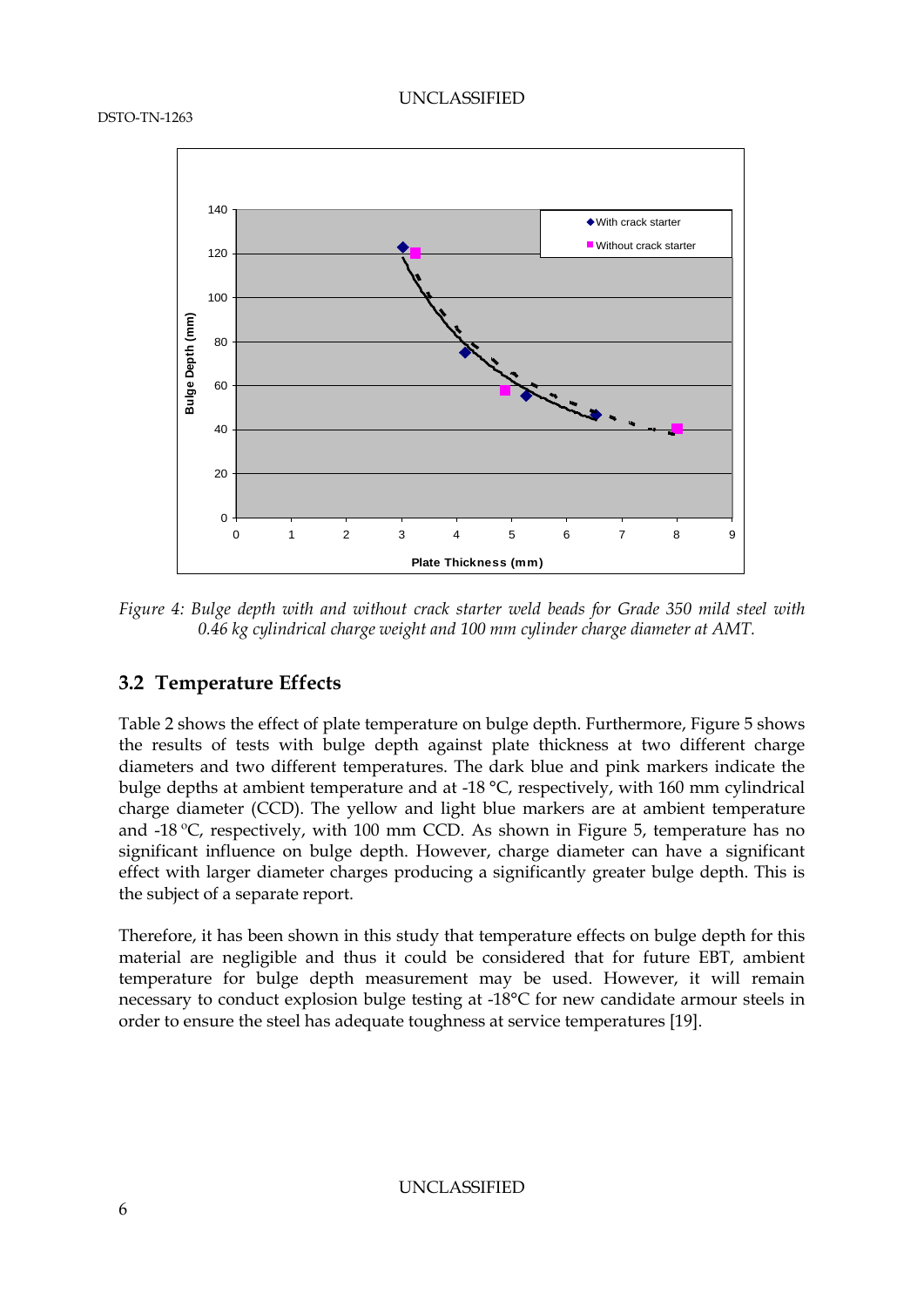#### DSTO-TN-1263

### UNCLASSIFIED

| ID         | Thickness<br>(mm) | <b>BD</b><br>(mm) | <b>Thinning</b><br>(%) | Charge<br><b>Diameter</b><br>(mm) | Temp<br>(°C) | <b>CBW</b> |
|------------|-------------------|-------------------|------------------------|-----------------------------------|--------------|------------|
| <b>B1</b>  | 3.11              | 164               | 9.97                   | 160                               | 16           | yes        |
| <b>B2</b>  | 3.26              | 120               | 9.70                   | 100                               | -18          | yes        |
| <b>B3</b>  | 4.05              | 101.6             | 6.8                    | 160                               | -18          | yes        |
| <b>B4</b>  | 4.4               | 79                | 0.46                   | 100                               | 18           | yes        |
| <b>B5</b>  | 4.88              | 58                | 2.85                   | 100                               | -18          | yes        |
| <b>B6</b>  | 5.06              | 94                | 4.2                    | 160                               | 16           | yes        |
| <b>B7</b>  | 6.07              | 70                | 4.63                   | 160                               | 16.5         | yes        |
| <b>B8</b>  | 6.04              | 65                | 3.97                   | 160                               | 14.6         | yes        |
| <b>B9</b>  | 6.1               | 40                | 1.8                    | 100                               | 18           | yes        |
| <b>B10</b> | 6.52              | 70.3              | 0.46                   | 160                               | -18          | yes        |
| <b>B11</b> | 6.81              | 65                | 3.32                   | 160                               | 17           | yes        |
| <b>B12</b> | 8.05              | 46                | 0.46                   | 160                               | -18          | yes        |
| <b>B13</b> | 8.09              | 29                | 1.73                   | 100                               | 18           | yes        |
| <b>B14</b> | 9.99              | 44                | 2.3                    | 160                               | 18           | yes        |

<span id="page-14-0"></span>*Table 2: The test data used to evaluate the temperature effects. All the blast tests were performed with CBE.*



<span id="page-14-1"></span>*Figure 5: Bulge depth of Grade 350 mild steel at two different blast temperatures and charge diameters. Refer to [Table 3.](#page-15-0)*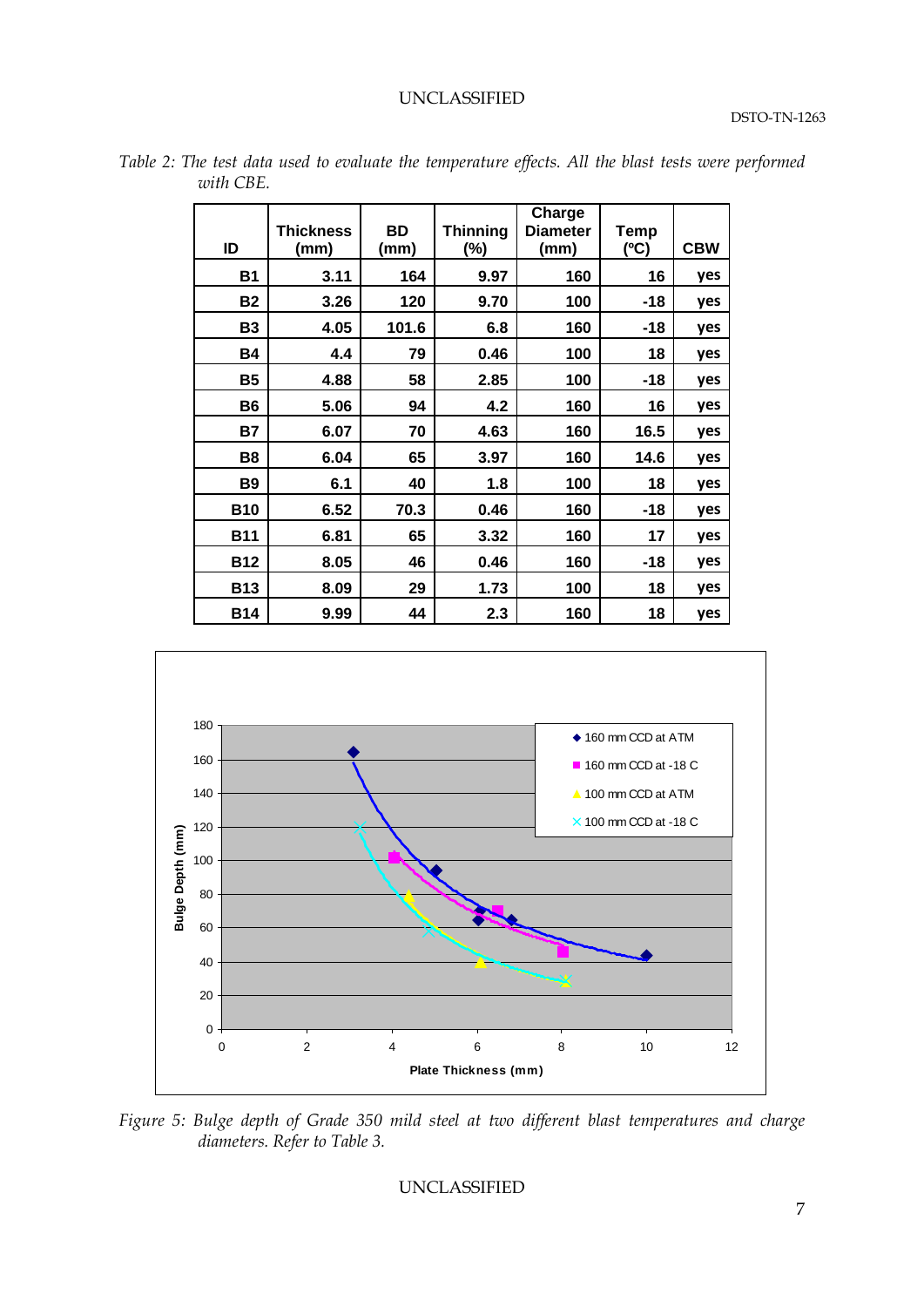# **3.3 Cardboard Wrapping (CBW) Effects**

[Table 3](#page-15-0) and [Figure 6](#page-15-1) show the effects of cardboard wrapping on the bulge depth versus plate thickness relationship. The blue markers indicate the results with cardboard wrapping tested by 0.46 kg of charge weight using 100 mm charge cylinder diameter (CCD), while the pink markers show tests without wrapping. It is clear that the trend lines produced for EBT of 350 grade mild steel show no significant difference in bulge depth with and without CB wrapping as an insulator.

| ID             | <b>Thickness</b> | <b>BD</b> | <b>Thinning</b> | <b>CBW</b> |
|----------------|------------------|-----------|-----------------|------------|
|                | (mm)             | (mm)      | (%)             |            |
| C <sub>1</sub> | 2.99             | 117       | 12.7            | no         |
| C <sub>2</sub> | 3.03             | 123       | 6.85            | yes        |
| C <sub>3</sub> | 4.16             | 75        | 1.25            | yes        |
| C <sub>4</sub> | 5.27             | 55.5      | 4.17            | yes        |
| C <sub>5</sub> | 6.03             | 40.8      | 2.5             | no         |
| C <sub>6</sub> | 8.06             | 30.5      | 2.13            | no         |

<span id="page-15-0"></span>*Table 3: Test data used to evaluate the cardboard wrapping effect.*



<span id="page-15-1"></span>*Figure 6: Bulge depth of Grade 350 mild steel with and without cardboard wrapping. Refe[r Table 3.](#page-15-0)*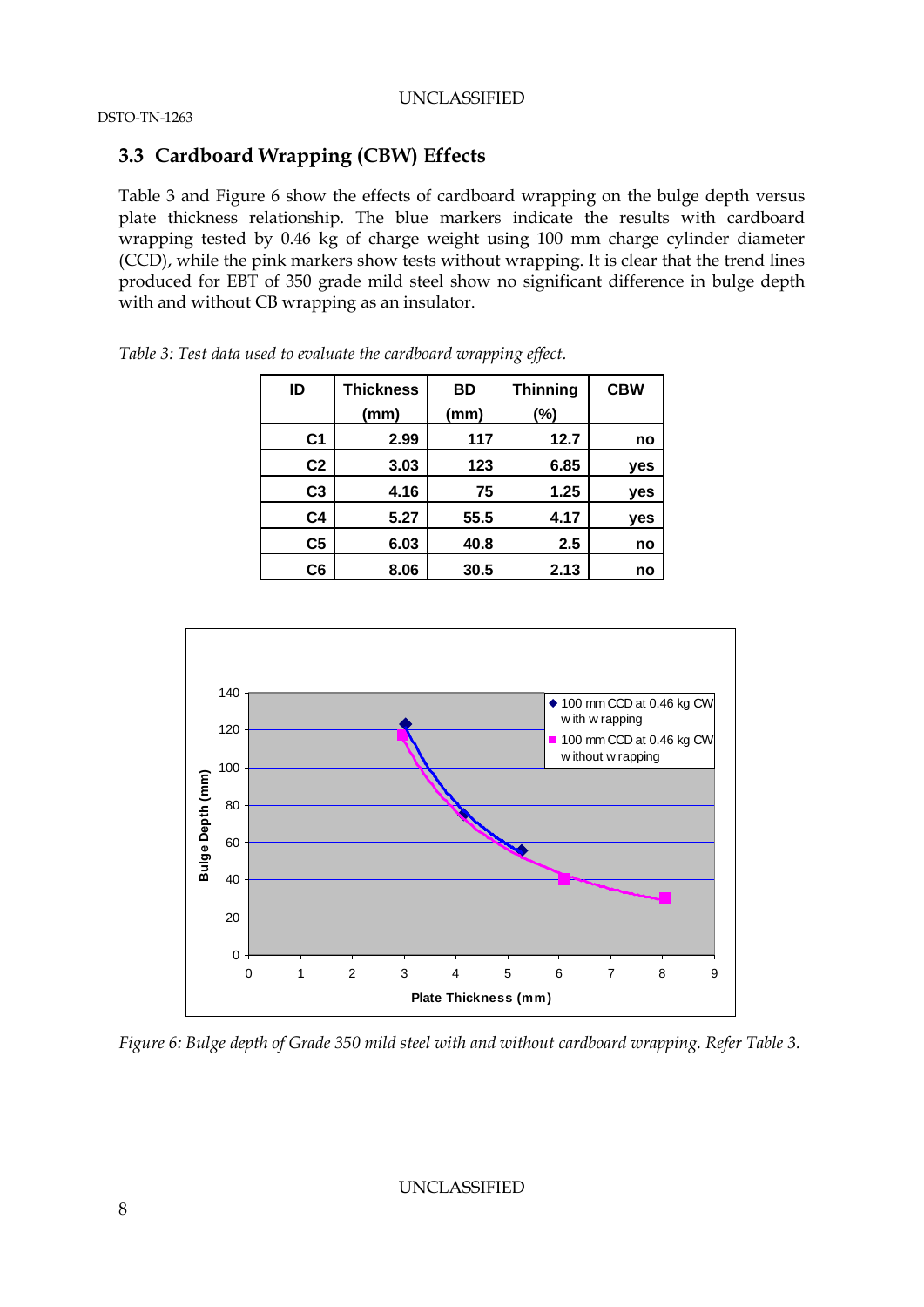# **3.4 Effects of Charge Support Methods**

[Table 4](#page-16-0) shows the test results of the effects of using a cardboard box enclosure versus a suspended charge to maintain charge height versus a suspended. [Figure](#page-17-0) 7 shows the effect of charge support technique (CB box or suspended stocking) on the bulge depth vs. plate thickness relationship. Results show a measurable difference for the 160 mm diameter charge with plates tested using suspended charge showing increased deformation. For this reason, it is recommended that the results for the two conditions should not be compared directly. Results for the 100 mm diameter charge were similar irrespective of the mode of charge support. Refer to [20] about the effects of charge diameter differences.

| ID              | <b>Thickness</b><br>(mm) | BD<br>(mm) | <b>Thinning</b><br>(%) | Charge<br><b>Diameter</b><br>(mm) | <b>CBE</b> |
|-----------------|--------------------------|------------|------------------------|-----------------------------------|------------|
| D1              | 2.99                     | 117        | 12.7                   | 100                               | no         |
| D <sub>2</sub>  | 3.03                     | 123        | 6.85                   | 100                               | ves        |
| D <sub>3</sub>  | 3.11                     | 164        | 9.97                   | 160                               | yes        |
| D4              | 4.13                     | 138        | 1.32                   | 160                               | no         |
| D <sub>5</sub>  | 4.16                     | 75         | 1.25                   | 100                               | <b>ves</b> |
| D <sub>6</sub>  | 5.27                     | 55.5       | 4.17                   | 100                               | yes        |
| D7              | 5.06                     | 94         | 4.2                    | 160                               | <b>ves</b> |
| D8              | 6.04                     | 65         | 3.97                   | 160                               | yes        |
| D <sub>9</sub>  | 6.1                      | 40         | 1.8                    | 100                               | no         |
| D <sub>10</sub> | 6.5                      | 76         | 5.34                   | 160                               | no         |
| D11             | 6.81                     | 65         | 3.32                   | 160                               | yes        |
| D12             | 8.05                     | 49         | 1.01                   | 160                               | <b>ves</b> |
| D <sub>13</sub> | 8.09                     | 29         | 1.73                   | 100                               | no         |
| D14             | 9.89                     | 52         | 2.11                   | 160                               | no         |

<span id="page-16-0"></span>*Table 4 Test data used to evaluate CBE effects. 'No' defines the mode of charge suspension*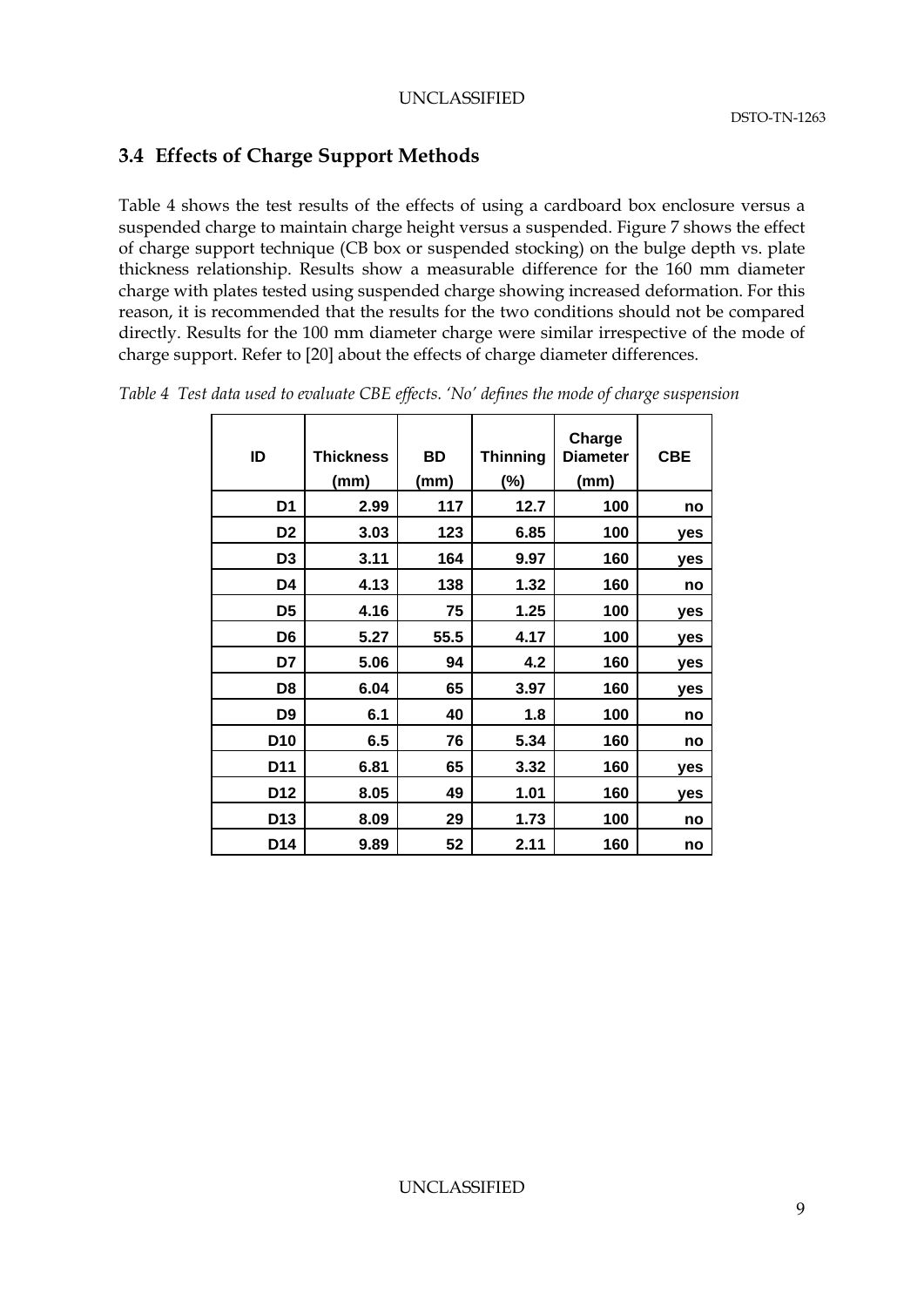

<span id="page-17-0"></span>*Figure 7: Effects of CCD and mode of charge suspension [\(Figure 3a](#page-11-0) and [Figure 3b](#page-11-0)) on the bulge depth. Refer [Table 4.](#page-16-0)*

# **4. Conclusions**

The four test parameters which may affect bulge depth as a result of EBT were systematically investigated in this study. These were crack starter weld beads, temperature, cardboard box enclosure to support charge and cardboard wrapping to maintain the required plate temperature. From this investigation, it was found that only the use of a cardboard box enclosure to support the charge affected bulge depth in the grade 350 grade steel. The other parameters assessed showed a negligible effect on bulge depth. However, it must be noted that these results can only be applied to 350 grade steel with plate thickness ranging from 2 to 10 mm.

# **5. Acknowledgements**

The authors gratefully acknowledge the assistance of Russell Cairns for his assistance during the testing, Zafar Shah Khan for refereeing of the paper, and Stephen Cimpoeru, Shannon Ryan and Chris Woodruff for their efforts to help with English corrections, and John Williams and Mauro Carrabba for their kind discussions and help whilst conducting firings in the Weapon Systems Division blast chamber. The staffs at JPEU Graytown are also gratefully acknowledged for their efforts with firings tests conducted at that site.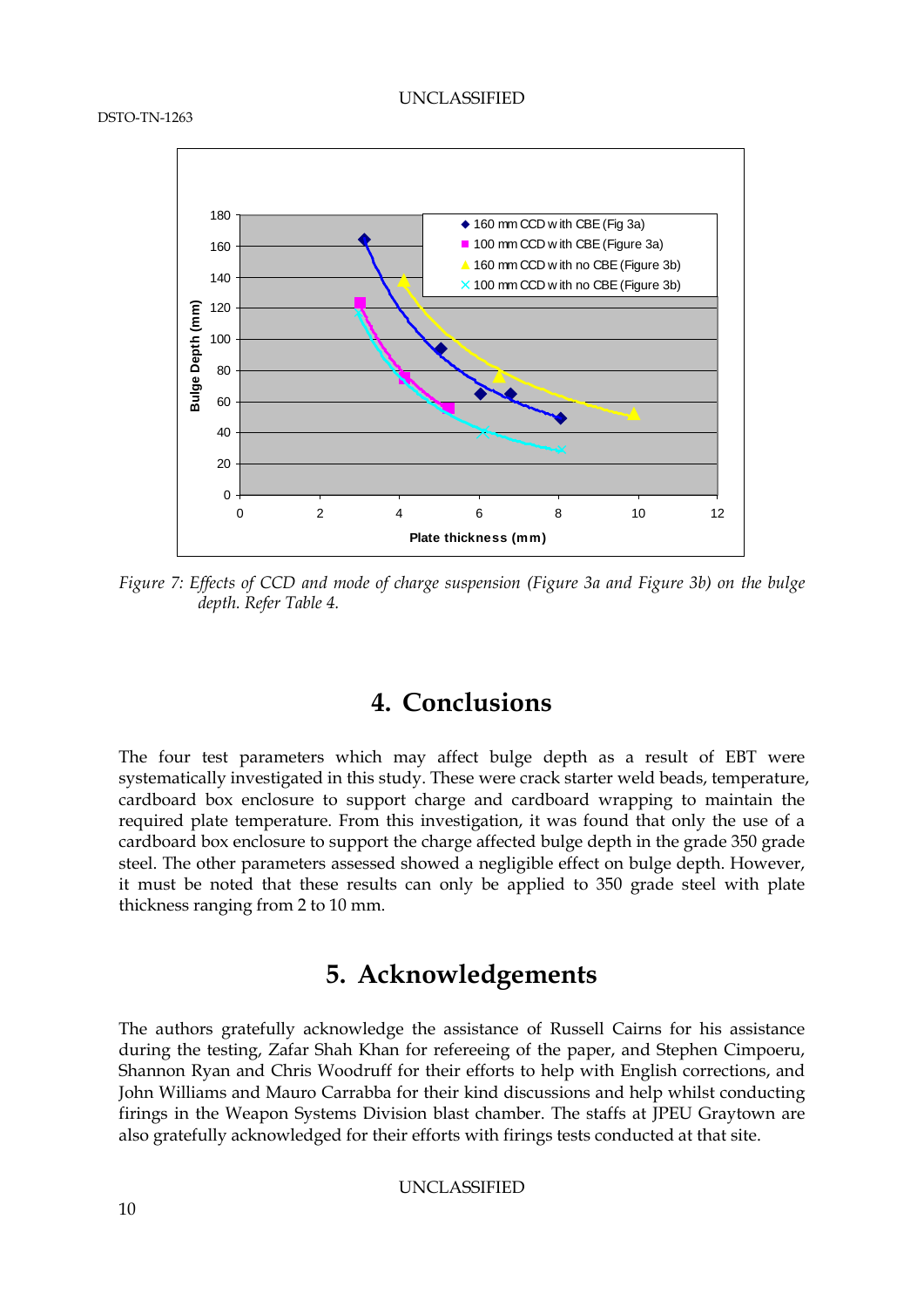# **6. References**

- [1] W.T. Lankford, J. R. Low, and M. Gensamer, The Metals Technology*,* 1947, Technical Publication No. 2237, pp. 1-31.
- [2] W. F. Brown and G. Sachs, '*Strength and failure characteristics of thin circular membranes*', Transactions of the A.S.M.E. 1948, 10, pp. 241-249.
- [3] P. B. Mellor, '*Strength forming under fluid pressure*', J. of the Mechanics and Physics of Solids, 1956, Vol. 5, pp. 41-56.
- [4] C. Choi and B. Dixon, '*Shock toughness and deformation resistance of candidate armour steels*', DSTO-CR-2010-0202, DSTO Technical Report, 2010.
- [5] H.K.D.H. Bhadeshia, '*High performance bainitic steels*', Mater. Sci. Forum, 2005, 501, pp. 63-74.
- [6] H.S. Yang and H.K.D.H. Bhadeshia, Materials Science and Technology, 2008, 24, pp. 335-341.
- [7] Y. Kaneko, K. Kirikoshi, K. Onishi, T. Suzuki, M. Miyamoto and S. Sumitro, *'Material characteristics of TRIP steel with self-diagnosis and application to structural system'*, Smart Mater. Struct., 2007, Vol. 16, pp. 2464-2476.
- [8] L. Wang and T. Y. Hsu, '*Effect of austempering process on the properties of TRIP-steel'*, Mater. Sci. Forum, 2005, 475, pp. 179-182.
- [9] S. Chatterjee and H. Bhadeshia, '*TRIP-assisted steels: cracking of high carbon martensite*', Journal of Materials Science and Technology, 2006, 22, pp. 645-649.
- [10] S. Chaatterjee and H.K.D.H. Bhadeshia, '*Transformation induced plasticity assisted steels: stress or strain affected martensitic transformation*', Materials Science and Technology, 2007, 23, pp. 1101-1104.
- [11] R. J. Talling, M. Jackson, R. Dashwood, L. Iannucci, D. Dye, '*Deformation of Ti-36Nb-2Ta-3Zr-0.3O (Gum Metal) and application to Morphing Wings'*, 2nd SEAS DTC Technical Conference-Edinburgh 2007.
- [12] P. Cugy, A. Hildenbrand, M. Bouzekri and D. Cornette-Arcelor Research SA, Maizieres, France, '*A super high strength Fe-Mn-C-austenitic steel with excellent formability for automobile applications'*, 2006, Internal Technical paper.
- [13] D. Cornette, P.Cugy, A. Hildenbrand, and M. Bouzekri, '*Ultra high strength Fe-Mn TWIP steels for automotive: safety parts*', 2005, 01-1327, pp. 65-77.
- [14] A.S. Hamada, '*Manufacturing, mechanical properties and corrosion behaviour of high-Mn TWIP steels*', ACTA Universitatis Ouluensis C Technical 281, 2007.
- [15] C. Scott, S. Allain, M. Faral and N, Guelton, *'The development of a new Fe-Mn-C austenitic steel for automotive applications*', Rev. Metall 6, 2006, pp. 293-302.
- [16] D.K. Matlock and J.G. Speer, '*Design consideration for the next generation of advanced high strength sheet steels*', Proc. of 3rd Int. Conf. on Advanced Structural Steels, 2006, pp. 774-781.
- [17] M.C. Somani and L.P. Karjalainen, '*Validation of the new regression model for the static recrystalization of hot-deformed austenite in special steels'*, Mater. Sci. forum, 2004, 467- 470: pp. 335-340.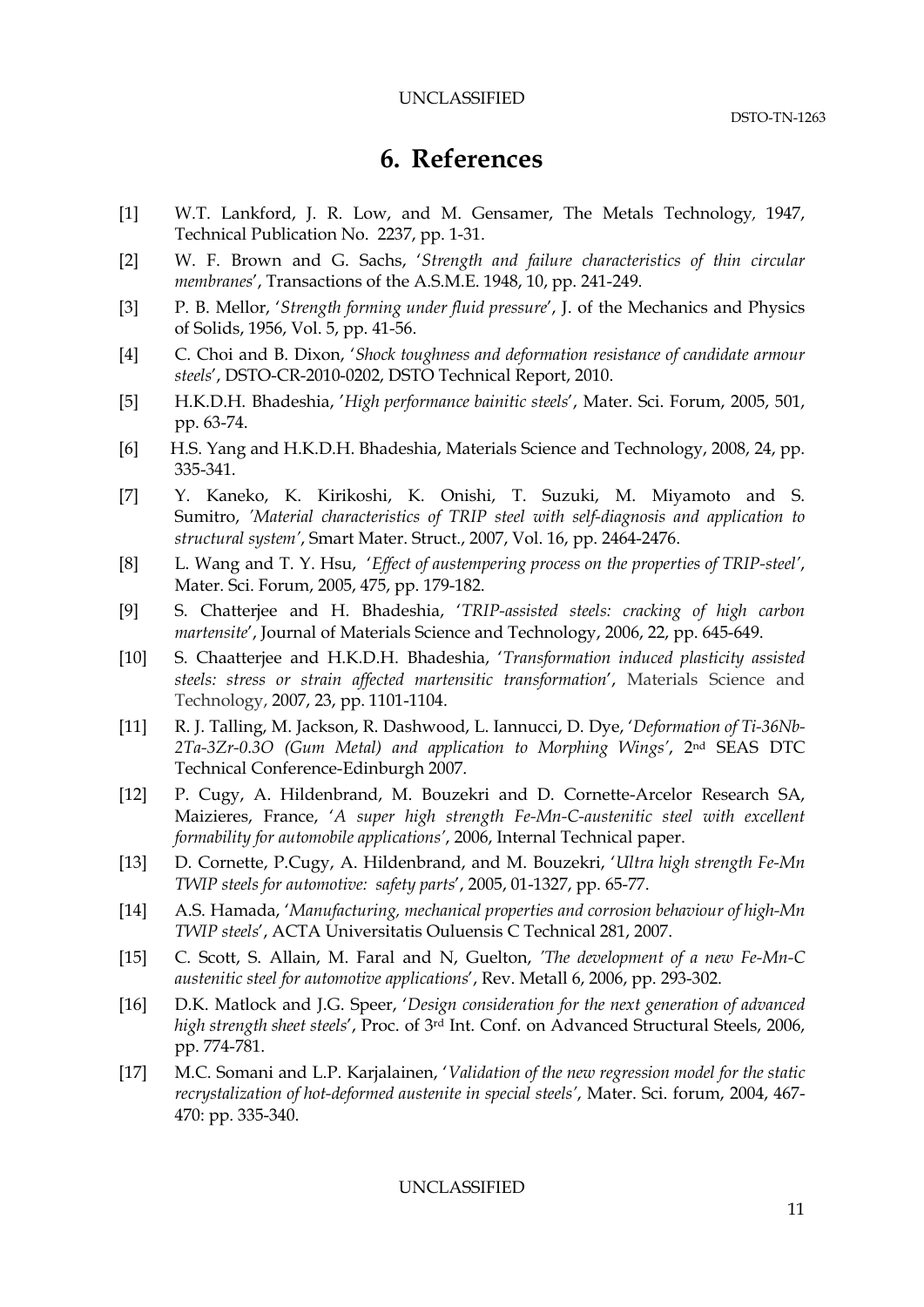#### DSTO-TN-1263

- [18] G. Frommeyer, U. Brux and P. Neumann, '*Super-ductile and high-strength Mn-TRIP/TWIP steels for high energy absorption purposes*', The Iron and Steel Institute International, 43, 2003, no 3, pp. 438-446
- [19] ASTM E23 07, 'Standard Test Methods for Notched Bar Impact Testing of Metallic Materials', ASTM International, West Conshohocken, US, 2007.
- [20] Mark. A. Meyers, Dynamic Behaviour of Materials, 1994, John Willy \$ Son, INC., University of California, San Diego.